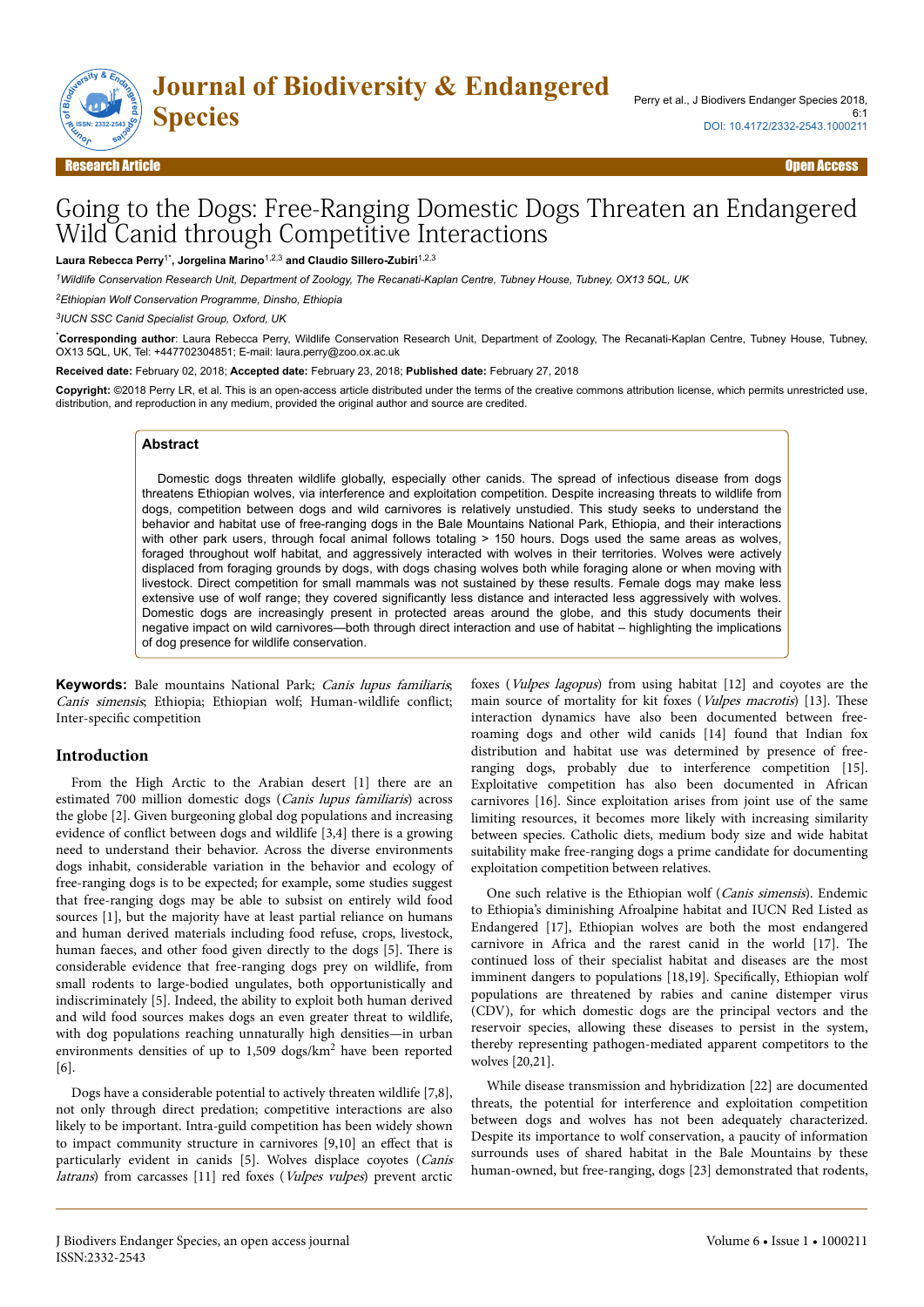the main food of Ethiopian wolves, form only a small proportion of the diet of free-ranging dogs, but interference competition is not adequately understood by dietary analysis alone. More importantly, the number of dogs in the Bale Mountains National Park continues to increase [24], under which conditions the importance of competition between wolves and dogs may continue to increase. Specifically, it is hypothesized that exploitative competition occurs through dogs limiting wolf access to critical habitat, and that interference competition occurs when wolves and dogs inhabit the same area, with larger, male animals behaving more aggressively than smaller females. Activity patterns, particularly foraging behaviors, were studied to explore these hypotheses and investigate the nature of the interspecific relationship between dogs and Ethiopian wolves.

## **Methods**

## **Study area and free-ranging dogs**

The Bale Mountains National Park (BMNP, Figure 1), in Ethiopia's south-eastern highlands, provides a home to half of the world's remaining Ethiopian wolves [25,26]. Characterized by extremely cold nights and mild days, the dry season typically runs from October to March; between April and September there is a warmer wet season, with rainfall concentrated in two peaks in April-May and September-October [27]. Protecting roughly 2,140  $km^2$  [28] BMNP represents a range of habitats. Despite its protected status, the human population inside BMNP is both sizeable and growing, with an estimated 35,000 users in 2009. Нree thousand of these households are in core wolf territory, in the Afroalpine zone (>3,000 m a.s.l.) [24,29].



Figure 1: Bale Mountains National Park. Colors indicate quality of habitat for Ethiopian wolves. Нe Web Valley study area is in the North-West of the Afroalpine range in BMNP. Grey points are Ethiopian wolf locations 2013-2014. Brown triangles are human settlements.

This study was carried out in the Web Valley of BMNP (39°40'N, 7°0'E) from June to September 2015. Situated at ~3,500 m elevation, the valley comprises roughly 70km<sup>2</sup> of prime wolf habitat, harboring

## Page 2 of 7

the highest density of wolves in the world [29]. Whilst the central valley is largely flat, it is walled by rocky cliffs to the west and south. Skirting this area are 9 main villages, as well as numerous smaller homesteads of 1-2 households. These settlements largely hug the valley walls, although development is slowly encroaching on the central wolf habitat. Domestic dogs are kept by all households— with up to 6 dogs per household— for livestock guarding purposes: spotted hyaena (Crocuta crocuta) and leopard (Panthera leo Pocock, 1927) are present within the region [30] and Ethiopian wolves occasionally predate lambs [29]. Households have defined perimeters, but dogs are free to roam both in villages and beyond.

Following the definition of [5,31,32] dogs in BMNP are characterized as rural 'free-ranging', i.e. "dogs that are owned but not confined to a proscribed outdoor area". Нese animals are not actively fed by humans but may be dependent on human-derived materials such as barley husks and human faeces for survival [23]. Although dogs are free to roam, most do not: animals largely remain around the homestead of their owners, with only c. 3% of the population roaming widely in the valley [23].

## **Field methods**

Dogs were observed using focal sampling techniques [33] with focal individual(s) followed on horseback. Whilst focal animal follows are not suitable for all species or habitats, they were in this case: BMNP is an open environment, and dogs are neither elusive nor fast-moving so follow methodology was deemed appropriate. Focal animals were selected opportunistically based on encounters in the park, or by following animals out of homesteads. Although individual animals were not identified, homestead specificity and individual markings allowed approximate identification of individuals, and ensured each dog was not sampled repeatedly. Нose animals remaining in homesteads or villages were excluded. Most focal animals were followed until they returned home (n=102); in a few cases the focus of a follow opportunistically shifted to another animal. Occasionally focal animals were lost (for example when a focal animal moved into impassable terrain, n=15), or abandoned prematurely (n=2).

Dogs were highly tolerant of human presence, allowing detailed observations to be made from 5-500 m (using Bushnell  $10 \times 42$  Power view binoculars w here necessary). Although animals were vocal and aggressive in villages, in the wider park they ignored the presence of researchers. Based on the identification of coat patterns and homesteads, repeat sampling of individual animals was avoided as far as possible, but animals were not highly distinctive, so some animals may have been sampled repeatedly. All animals were sexed and placed into age classes, separating adults and sub-adults. To achieve more balanced sampling, female animals were preferentially followed.

After a preliminary period to establish the hours over which the dogs were active, follows were largely carried out between 07:00 and 16:00 hrs. Two observers were present for the duration of all follows – one either a member of the Ethiopian Wolf Conservation Programme (EWCP) monitoring staff or an official BMNP scout, the other the primary researcher. Data were recorded at between 3 and 5-minute intervals, with additional records of unusual or noteworthy behavior, including attempts at predation and interactions with wolves. Each record included GPS position, habitat type (using EWCP guidelines) and focal animal identity. Presence of additional non-focal animals was documented, separated into sex and age classes where possible. Behavior was categorized into 27 categories [33]. Associations of focal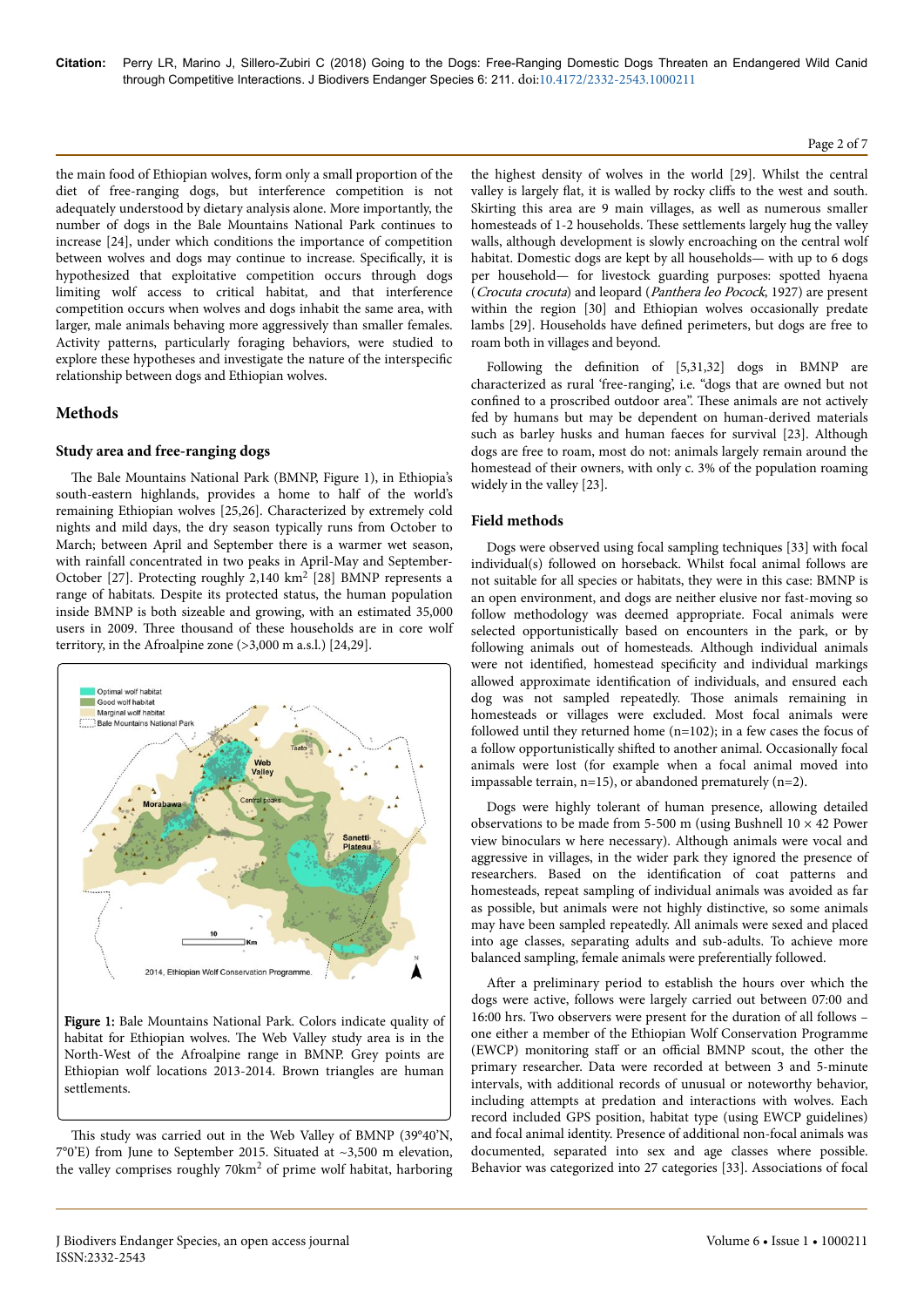**Citation:** Perry LR, Marino J, Sillero-Zubiri C (2018) Going to the Dogs: Free-Ranging Domestic Dogs Threaten an Endangered Wild Canid through Competitive Interactions. J Biodivers Endanger Species 6: 211. doi:10.4172/2332-2543.1000211

animals with other park users were recorded based on the presence of people and/or livestock within 50m of the focal animal.

## **Data analysis**

This study gathered 1,862 records over 132 observational follows, of which 1,629 records were of focal animals. Of those, 25 were female, comprising ~19% of the dataset, and all-bar-one focal animals were adult. Нe follow was the unit of analysis for summarizing the prevalence of different activity classes, and for understanding individual behavior. Where possible (n=94), the home village of each focal animal was identified by following animals to or from their village. It was not possible to sample villages evenly (with 2, 15, 3, 6, 6, 18, and 44 focal animals from Alando, Doda, Gata, Mulamo, Tarbo, Wola and Sodota, respectively).

Of the 27 classes into which behavior was originally categorized, for analysis this was collapsed into 5 main classes: foraging, eating, travelling, interactions and stationary behavior. Foraging behavior was separated from eating behavior to understand differences between foraging and success of foraging; these two classes were subsequently merged where more appropriate. Travelling is defined as movement through habitat without any foraging activity. All social behavior, both intraspecific and interspecific, fell under the umbrella of 'interaction' behavior. Whenever focal animals were not moving— i.e. standing, sitting or lying— this was classed as 'stationary' behavior. Where suitable, all records of dogs outside of villages were pooled (n=1,843).

Analyses were carried out using R v.3.1.2, employing ggplot2, plotrix, vcd, lubridate, Brewer and Hmisc packages, all of which are open source. QGIS v.2.12 was used to map spatial data. Нe inbuilt Convex Hull Geoprocessing tool mapped the ranging behavior of dogs from each village, creating 100% convex polygons for dogs from each village. Additional data was provided by the EWCP.

## **Results**

#### **Behavior and movement patterns of free-ranging dogs**

Excluding follows <10 minutes in duration, mean follow length of was 63 minutes ( $\pm$ SE 6.95). Female follow lengths (mean 36.86  $\pm$  SE 6.77) were significantly shorter than male follows (mean 70.08  $\pm$  SE 8.34; t-test, p=0.0031). Нe range of follow length was also greater for males, with the longest male follow >350 minutes, compared to 131 minutes for females. Dogs left their homestead a long while after sunrise, with less than 2% of follows leaving before 08:00 hrs. Dog presence in wolf range was concentrated around midday, with the median record between 11:00-12:00 hrs. Over 90% of dog activity away from homesteads occurred between 08:00-15:00 hrs, and 50% were between 10:00-13:00 hrs (Figure 2).

Having entered the valley floor, dogs ranged freely through different habitat types, spending most of their time in alpine grassland (43.6%), swamp (17.5%) and Alchemilla (17.2%). Behavior was significantly dependent on habitat type (X2, df=28, p-value<2.2e-16). Stationary behavior was more likely in grassland and alpine grassland (mosaic test, Pearson residuals 2.0-3.1), and foraging behavior significantly more likely in swamp habitat (mosaic test, Pearson residuals >4.1 for foraging in swamp).



Figure 2: Time of Dog Presence in Wolf Habitat. Records of dogs in the BMNP (n=1,843). Modal and median records are both between 11:00 and 12:00 hrs. 90% of records occurred between 08:00-15:00 hrs, and 50% of records between 10:00-13:00 hrs.

No other behavior/habitat relations were individually significant. Although foraging emerged as the principal activity on the majority of follows (45.8% of records), the proportion of time spent on each behavior was highly variable, both by individual animal and time period (Figure 3).



Figure 3: Activity types by time of day.All records of focal animal activity (n=1,613), separated by behavioral class and time bracket.

Female animals spent significantly less time foraging than males (female mean 41%, male  $63\%$ ; t-test p=0.004), and a significantly greater proportion of the time traveling (female mean 32%, male 16%; t-test  $p=0.02$ ). Overall behavior was significantly contingent on sex  $(X2, df=4, p-value=1.073e-06)$ . Dogs rarely hunted successfully  $(n=15)$ ,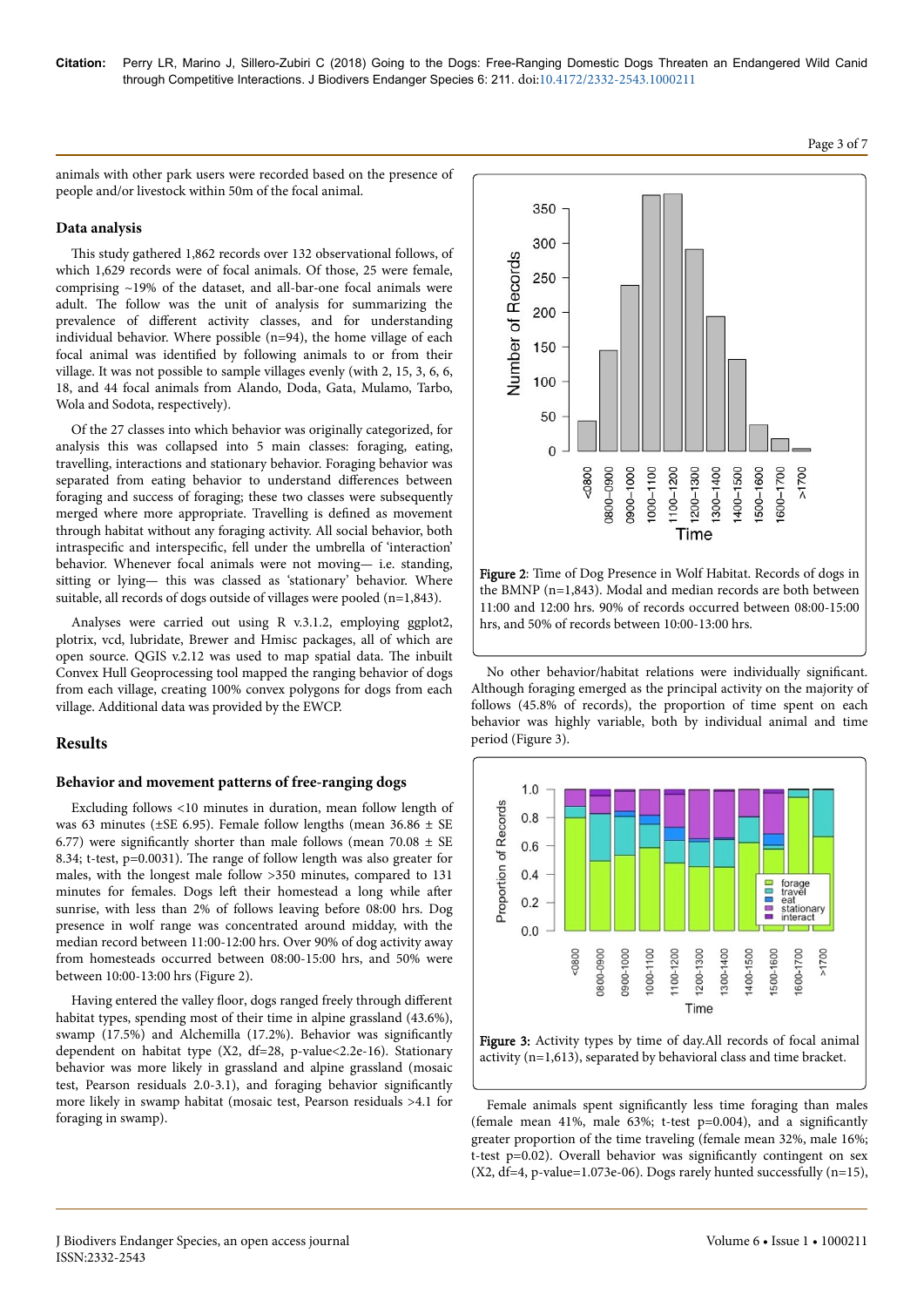## and when they did, they killed small rodents such as Blick's grass rats (Arvicanthis blicki). Dogs freely scavenged from animal material available, both feeding from relatively fresh carcasses and chewing old bones and skin.

Although dogs spent the nights in human settlements, their movements centered not on the villages, which skirt the valley walls, but on the central valley itself (Figure 4a). Indeed, the concentration of eating behavior indicates the main foraging ground is away from villages, in the same core area as used by the wolves. Stationary behavior was broadly the same as general movement, suggesting the dogs were indiscriminate about resting sites.



Figure 4: Maps of Dog Movement in BMNP. Blue triangles represent human settlements (4a) Green points represent individual dog records (4b) 100% convex polygons of all dog movements, separated by village (colors represent different villages).

The dogs ranged widely, moving an average of 1.57 km per follow  $(±$ SE 0.19; follow lengths <10 minutes excluded). Males moved significantly further per follow (mean  $1.73 \text{km} \pm \text{SE}$  0.23) than females (mean  $0.91 \text{km} \pm \text{SE}$  0.25; t-test, p=0.01955). Although duration and distance are interrelated, both results are significant (Bonferroni correction p=0.039 for duration/sex; p=0.021 for distance/sex). Speed also varied significantly between the sexes, with males moving faster than females through wolf range (male mean  $1.82 \pm SE$  0.14, female mean 1.28 ± SE 0.14; t-test, p=0.006).

Where the home village of the focal animal could be identified (n=94), 100% minimum convex polygons were plotted (Figure 4b). Dogs from all-but-one village (Tarbo) overlapped in their use of space, especially in the central valley. For females, there were fewer focal animals, and polygons only overlapped between two villages (Sodota and Gata).

# **Interactions between free-ranging dogs and other range users**

Although households generally kept more than one dog, focal individuals were alone in 89.6% of records. Нere was no significant difference in dog behavior when alone compared with groups of dogs (mosaic plot, Pearson residuals nonsignificant). In over 40% of records the focal animal was associated with people, livestock, or both. Dog activity was highly related to company type at any given time (Figure 5), with proportion of time spent foraging declining with presence of livestock, further with people. These differences were highly significant. Differences in eating and stationary behavior between company types were only marginally significant; travelling behavior was significantly more common when with company than alone (Figure 5).



Figure 5: Behavior and Company Type: On B axis: F=Foraging; E= Eating; S= Stationary; T= Travelling; I= Interactions. Height of segments on the A axis represents number of records in each category. Width on axis B is proportions of records in each behavioral class. Pearson's residuals show significance of differences in behavior by company type. Darker blue indicates higher proportion than expected; darker pink indicates lower, grey is insignificant.

Dogs moved, on average, further when associated with people and/or livestock than they did alone (mean 1.56 and 1.2 km, respectively), but this difference was not significant (t-test,  $p=0.28$ ). However, dogs alone moved significantly faster than dogs with

## Page 4 of 7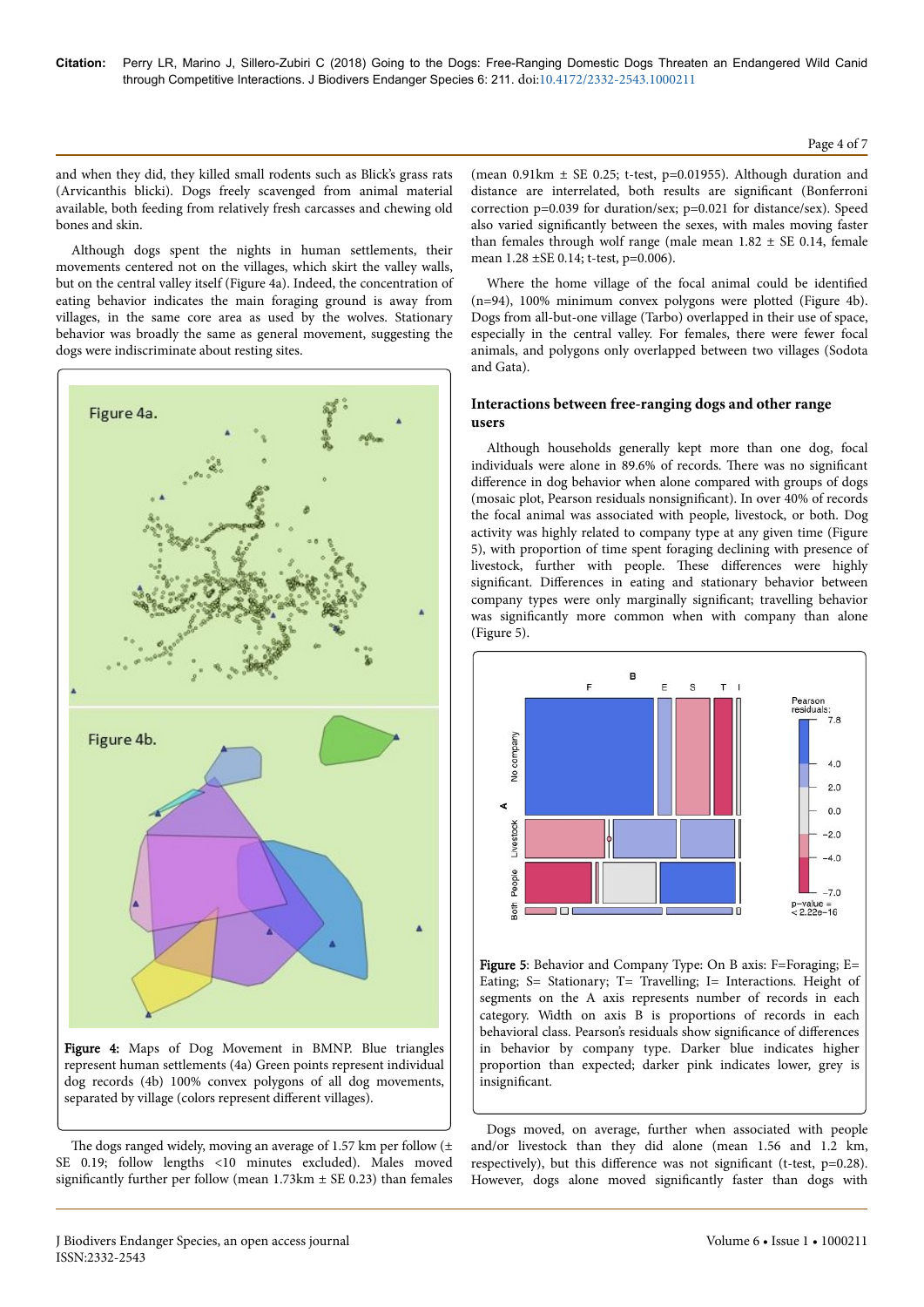Page 5 of 7

company of any kind (mean alone 1.89 km/h  $\pm$  SE 0.17, mean with company  $1.43 \pm SE$  0.11; t-test, p=0.025).

Wolves and dogs interacted directly on 22 occasions in 162 hours of observation. Wolves avoided dogs in all instances. Direct contact was never observed, but on five occasions dogs actively chased wolves, sometimes initiating the pursuit from substantial distances away (>300 m away, n=2). In all instances the aggressor was a male dog, and the wolves always retreated irrespective of the number of wolves' present (on separate occasions 2, 3 and 4 wolves were displaced by a single dog). Aggression occurred irrespective of the presence of livestock.

# **Discussion**

With such high numbers of free-ranging dogs using wolf habitat in BMNP, it is almost inevitable that they will interact with wolves. Indeed, in other protected areas domestic dogs have variously been recorded as predators, disease vectors, and as competitors [5,35-38]. Since interaction between dogs and wolves is increasing as the number of dogs grows, a better understanding of this dynamic is of importance; characterizing both dog behavior and their relationship with wolves were the fundamental aims of this preliminary study, that took place over a brief time period and was therefore limited in scope. Further research should explore these interspecific interactions further, particularly the practical relevance of these interactions in terms of foraging and energetic budget costs.

# **Dog behavior**

Local reports suggested that most dogs return to their homesteads over the midday period (12:00-14:00 hrs) but this was not substantiated, with most dogs remaining outside their homesteads from 08:00 hrs and only returning in the afternoon. However, over midday there was a reduction in mobile activity (i.e., foraging and travelling), suggesting dogs were more likely to be resting out in wolf range during the hottest part of the day.

Free-ranging dogs utilized most of the available habitat types, spending most of their time in alpine grassland, swamp and Alchemilla habitats. They used the full extent of the Web Valley. Animals foraged wherever they moved, but most interaction and eating behavior was concentrated in the valley floor. Нere was overlap in the areas used by dogs from different villages, although this was exclusive to male animals— female movement patterns only overlapped between two villages (Sodota and Gata), although this was likely a corollary of fewer females using the wolf range overall.

Generally, animals spent most of their time outside villages engaging in foraging behavior. Despite this, they rarely caught any prey and mainly gleaned small, unidentifiable items from the surface of the substrate. Нis is in accordance with the previous finding of Atickem, et al. [23] which concluded that dog diet in BMNP was based largely on human-derived materials, namely barley husks and human faeces. However, this previous work did not differentiate the diets of freeranging dogs and those that remained in homesteads; as dogs using wolf range represent only a small proportion of the dog population, this study is the first confirmation that roaming dogs using wolf range are not hunting successfully. Ethiopian wolves are highly specialized rodent predators [29,39] and this finding is of importance in defining the interaction between these two species.

Covering long distances under unforgiving environmental conditions is doubtless energetically costly. For those dogs that engage in such behavior (c. 3% of the total dog population in the Web Valley [23], it might be expected that there is some substantial benefit to be gained. However, given how little foraging success dogs appear to have, what this benefit is remains obscure. Нere are many possible explanations for this ranging behavior.

Although dogs appear to gain little extra food through foraging in the Web Valley, that which they do access may be energetically important, supplying vitamins or minerals not available elsewhere. It is beyond the scope of this study to explore the energetic contribution of the miscellaneous food items which dogs scavenge from wolf habitat.  $Id$ entification of the items being foraged by dogs is key to understanding better the function of ranging behavior.

The primary motive for ranging behavior may not be access to food, but some other resource only available outside villages. Indeed, for male dogs, access to mating opportunities with female wolves may provide an incentive for leaving villages. Although not observed during this study, hybridization and mating behavior between male dogs and female wolves have both been previously documented [40]. Indeed, hybridization is of concern for wolf genetic integrity. Нis research found that male dogs travelled further, faster, and remained in wolf range for longer than female dogs, perhaps suggesting that males benefit more from using wolf range than do female dogs, providing some speculative support for this hypothesis.

Since only a very small proportion of the dog population foraged outside villages, competition for resources was less fierce away from human habitation. By roaming, dogs may benefit by avoiding both exploitative competition from food, and interference competition from other dogs in their village. Despite park regulations permitting only two dogs per household, the average number of dogs on each homestead is much higher [24] with villages consequently hosting tens of dogs. Village dogs were regularly observed fighting, with animals often bearing sores or wounds as a result; in moving outside villages dogs might be better able to avoid intraspecific competition. If avoidance of competition was the motivation for ranging behavior, it might be expected that those individuals most negatively affected by any such competition— i.e. the weak or infirm— would be most likely to move outside villages. Нis study does not support such a suggestion, if anything finding the converse: most free-ranging dogs were healthy adult males. Further work comparing the physiological properties of ranging and more static dogs would help substantiate or disprove this competition-based hypothesis.

# **Interspecific interactions**

Dogs are kept for their nocturnal livestock guarding capacity: livestock are brought back to the vicinity of villages overnight, with small stock being herded into protective bomas to reduce the risk of predation. The dogs are effective in alerting their owners to the presence of carnivores [30]. Нus, although all study animals belong to a household, during the day, when livestock are herded out to graze in wolf habitat, dogs are free to range within the BMNP [41]. Despite this freedom, dogs often chose to associate with humans and/or their livestock. This study found major effects of the presence of people and/or livestock on dog behavior, with animals foraging alone spending a greater proportion of their time foraging than did those with livestock or people.

Although proportion of time spent with other users of wolf range and behavior performed were related, it is unclear whether this was due to differences in individual dogs— i.e. that the dogs which spent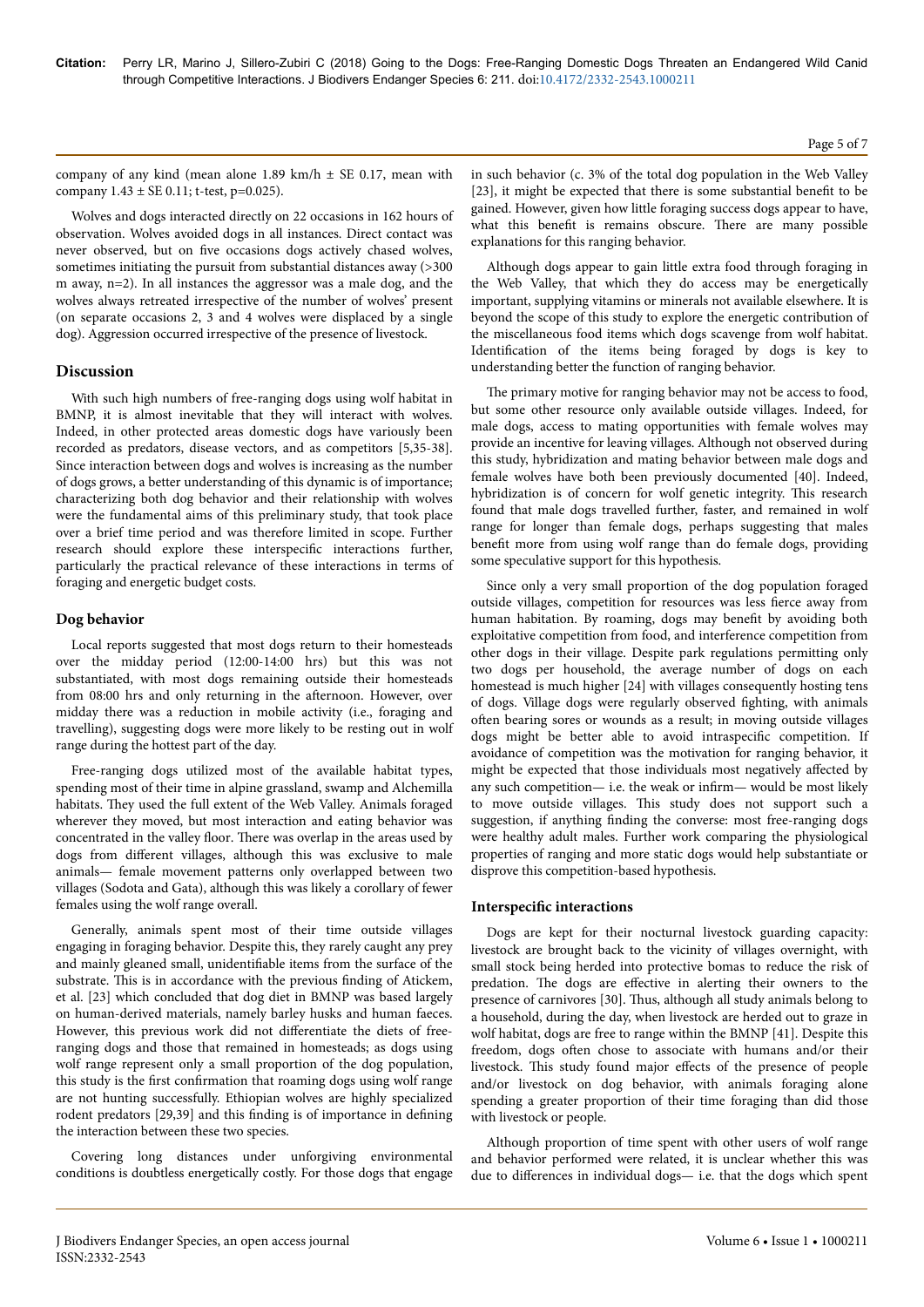more time with livestock and people were also less likely to forage, or whether the presence of cattle and people was enough to subvert the desire to forage on an individual level. Follow up studies should concentrate on understanding the effect of company type on the behavior of individual focal animals.

In this study, there were no records of direct physical contact between dogs and wolves, but there were numerous recorded pursuits of wolves by dogs. Although it was not observed, the nature of these pursuits implies that physical conflict must surely occur, albeit at low frequency. Despite similar body sizes, dogs dominated wolves in all interactions, and wolves were displaced from habitat. Нis result should be treated with caution: others have documented wolves displacing dogs [30]. Irrespective, since dogs were utilizing almost the entire extent of the Web Valley, displacing wolves at least a proportion of the time, dog presence has the potential to impact wolves substantially.

Although sample sizes were small, this study recorded an effect of sex on behavior. Male dogs travelled further, faster, and for longer than female dogs. Within these periods of park use, they spent a significantly greater proportion of the time foraging than female animals. Moreover, they also travelled further from their home villages, and males from differing villages overlapped more in the area they utilized, potentially making their role in disease transmission more significant than that of females. Further, all records of wolf-directed aggression, from barking to active pursuit, were by male dogs; females were never observed to behave aggressively towards wolves. Arguably the factors that most increase the direct conflict between wolves and dogs are the extent (i.e. the duration and distance travelled) of habitat use, the type of behavior carried out in wolf habitat, and the propensity of individuals to be actively aggressive towards wolves. In these respects, male dogs present more of a problem to wolves than do female dogs. Consequently, male dogs may have a more important role in transmission of disease within the dog population, and therefore are more important in maintaining the reservoir of disease, due to greater suggested connectivity between the males of different villages [42-45]. Further, since they range more widely from villages, and may even be more likely to come into physical contact with wolves through direct aggression, males could also be more important than female dogs in spill-over transmission of infectious diseases to wolves [43].

More broadly, this preliminary result raises an interesting question, applicable to all regions where domestic dogs interact with wildlife: are there sex-based differences- in habitat use, behavior, or the interactions of other species with domestic dogs? If so, how do these differences affect species, communities and ecosystems? With domestic dogs having ever more impact on wildlife around the world [35] understanding those factors that determine the nature of interactions between dogs and wildlife has never been of greater importance.

# **Acknowledgements**

The authors would like to thank the Ethiopian Wildlife Conservation Authority and Bale Mountains National Park for permissions and support. They gratefully acknowledge the support provided by the Ethiopian Wolf Conservation Programme, without which this work would not have been possible. L.R. Perry would like to thank the EWCP and BMNP staff, Eric Bedin and Neville Slade for help with fieldwork, and Brasenose College, Oxford, which partially funded this work.

## **References**

- 1. [Campos CB, Esteves CF, Ferraz KMPMB, Crawshaw PG, Verdade LM](https://doi.org/10.1111/j.1469-7998.2007.00291.x) [\(2007\) Diet of free‐ranging cats and dogs in a suburban and rural](https://doi.org/10.1111/j.1469-7998.2007.00291.x) [environment, south‐eastern Brazil. Journal of Zoology, 273: 14-20.](https://doi.org/10.1111/j.1469-7998.2007.00291.x)
- 2. Hughes J, Macdonald DW (2013) A review of the interactions between free-roaming domestic dogs and wildlife. Biological Conservation 157: 341-351.
- 3. Dos Santos CLA, Silva AP, Dos Santos SB, Pardini R, Cassano CR (2017) Dog invasion in agroforests: Нe importance of households, roads and dog population size in the surroundings. Perspectives in Ecology and Conservation 15: 221-226.
- 4. Torres RT, Ferreira E, Rocha RG, Fonseca C (2017) Hybridization between wolf and domestic dog: First evidence from an endangered population in central Portugal. Mammalian Biology-Zeitschrift für Säugetierkunde 86: 70-74.
- 5. [Vanak AT, Gompper ME \(2009\) Dogs Canis familiaris as carnivores: their](https://doi.org/10.1111/j.1365-2907.2009.00148.x) [role and function in intraguild competition. Mammal Review 39:](https://doi.org/10.1111/j.1365-2907.2009.00148.x) [265-283.](https://doi.org/10.1111/j.1365-2907.2009.00148.x)
- 6. Acosta-Jamett G, Cleaveland S, Cunningham AA (2010) Demography of domestic dogs in rural and urban areas of the Coquimbo region of Chile and implications for disease transmission. Preventive Veterinary Medicine 94: 272-281.
- Manor R, Saltz D (2004) The [impact of free-roaming dogs on gazelle kid/](https://doi.org/10.1016/j.biocon.2003.11.005) [female ratio in a fragmented area. Biological Conservation 119: 231-236.](https://doi.org/10.1016/j.biocon.2003.11.005)
- [Yanes M, Suarez F \(1996\) Incidental nest predation and lark conservation](https://doi.org/10.1046/j.1523-1739.1996.10030881.x) [in an Iberian semiarid shrubsteppe. Conservation Biology 10: 881-887.](https://doi.org/10.1046/j.1523-1739.1996.10030881.x)
- 9. [Goheen JR, White EP, Ernest SK, Brown JH \(2005\) Intra‐guild](https://doi.org/10.1890/04-1475) [compensation regulates species richness in desert rodents. Ecology 86:](https://doi.org/10.1890/04-1475) [567-573.](https://doi.org/10.1890/04-1475)
- 10. [Fedriani JM, Fuller TK, Sauvajot RM, York EC \(2000\) Competition and](https://doi.org/10.1007/s004420000448) [intraguild predation among three sympatric carnivores. Oecologia 125:](https://doi.org/10.1007/s004420000448) [258-270.](https://doi.org/10.1007/s004420000448)
- 11. [Merkle JA, Stahler DR, Smith DW \(2009\) Interference competition](https://doi.org/10.1139/z08-136) [between gray wolves and coyotes in Yellowstone National Park. Canadian](https://doi.org/10.1139/z08-136) [Journal of Zoology 87: 56-63.](https://doi.org/10.1139/z08-136)
- 12. Tannerfeldt M, Elmhagen B, Angerbjörn A (2002) Exclusion by interference competition? Нe relationship between red and arctic foxes. Oecologia 132: 213-220.
- 13. [Cypher BL, Spencer KA \(1998\) Competitive interactions between coyotes](https://doi.org/10.2307/1382855) [and San Joaquin kit foxes. Journal of Mammalogy 79: 204-214.](https://doi.org/10.2307/1382855)
- 14. Vanak AT, Gompper ME (2010) Multi-scale resource selection and spatial [ecology of the Indian fox in a human‐dominated dry grassland](https://doi.org/10.1111/j.1469-7998.2010.00690.x) [ecosystem. Journal of Zoology 281: 140-148.](https://doi.org/10.1111/j.1469-7998.2010.00690.x)
- 15. [Vanak AT \(2008\) Intraguild interactions between native and domestic](https://mospace.umsystem.edu/xmlui/bitstream/handle/10355/6640/research.pdf?sequence=3) [carnivores in central India \(Doctoral dissertation, University of](https://mospace.umsystem.edu/xmlui/bitstream/handle/10355/6640/research.pdf?sequence=3) [Missouri--Columbia\).](https://mospace.umsystem.edu/xmlui/bitstream/handle/10355/6640/research.pdf?sequence=3)
- 16. [Hayward MW, Kerley GI \(2008\) Prey preferences and dietary overlap](https://doi.org/10.3957/0379-4369-38.2.93) [amongst Africa's large predators. South African Journal of Wildlife](https://doi.org/10.3957/0379-4369-38.2.93) [Research 38: 93-108.](https://doi.org/10.3957/0379-4369-38.2.93)
- 17. [Marino J, Sillero-Zubiri C \(2013\) Canis simensis. IUCN Red List of](http://www.iucnredlist.org/details/3748/0) Threatened Species.
- 18. [Laurenson K, Sillero-Zubiri C,](https://doi.org/10.1017/s1367943098000250) Нompson H, Shiferaw F, Нirgood S, et [al. \(1998\) Disease as a threat to endangered species: Ethiopian wolves,](https://doi.org/10.1017/s1367943098000250) [domestic dogs and canine pathogens. In Animal Conservation forum,](https://doi.org/10.1017/s1367943098000250) [Cambridge University Press 1: 273-280.](https://doi.org/10.1017/s1367943098000250)
- 19. Marino J (2003) Нreatened [Ethiopian wolves persist in small isolated](https://doi.org/10.1017/s0030605303000139) [Afroalpine enclaves. Oryx 37: 62-71.](https://doi.org/10.1017/s0030605303000139)
- 20. [Gordon CH, Banyard AC, Hussein A, Laurenson MK, Malcolm JR, et al.](https://doi.org/10.3201/eid2105.141920) [\(2015\) Canine distemper in endangered Ethiopian wolves. Emerging](https://doi.org/10.3201/eid2105.141920) [infectious diseases 21: 824.](https://doi.org/10.3201/eid2105.141920)
- 21. [Randall DA, Marino J, Haydon DT, Sillero-Zubiri C, Knobel DL, et al.](https://doi.org/10.1016/j.biocon.2006.04.004) [\(2006\) An integrated disease management strategy for the control of](https://doi.org/10.1016/j.biocon.2006.04.004) [rabies in Ethiopian wolves. Biological Conservation 131: 151-162.](https://doi.org/10.1016/j.biocon.2006.04.004)